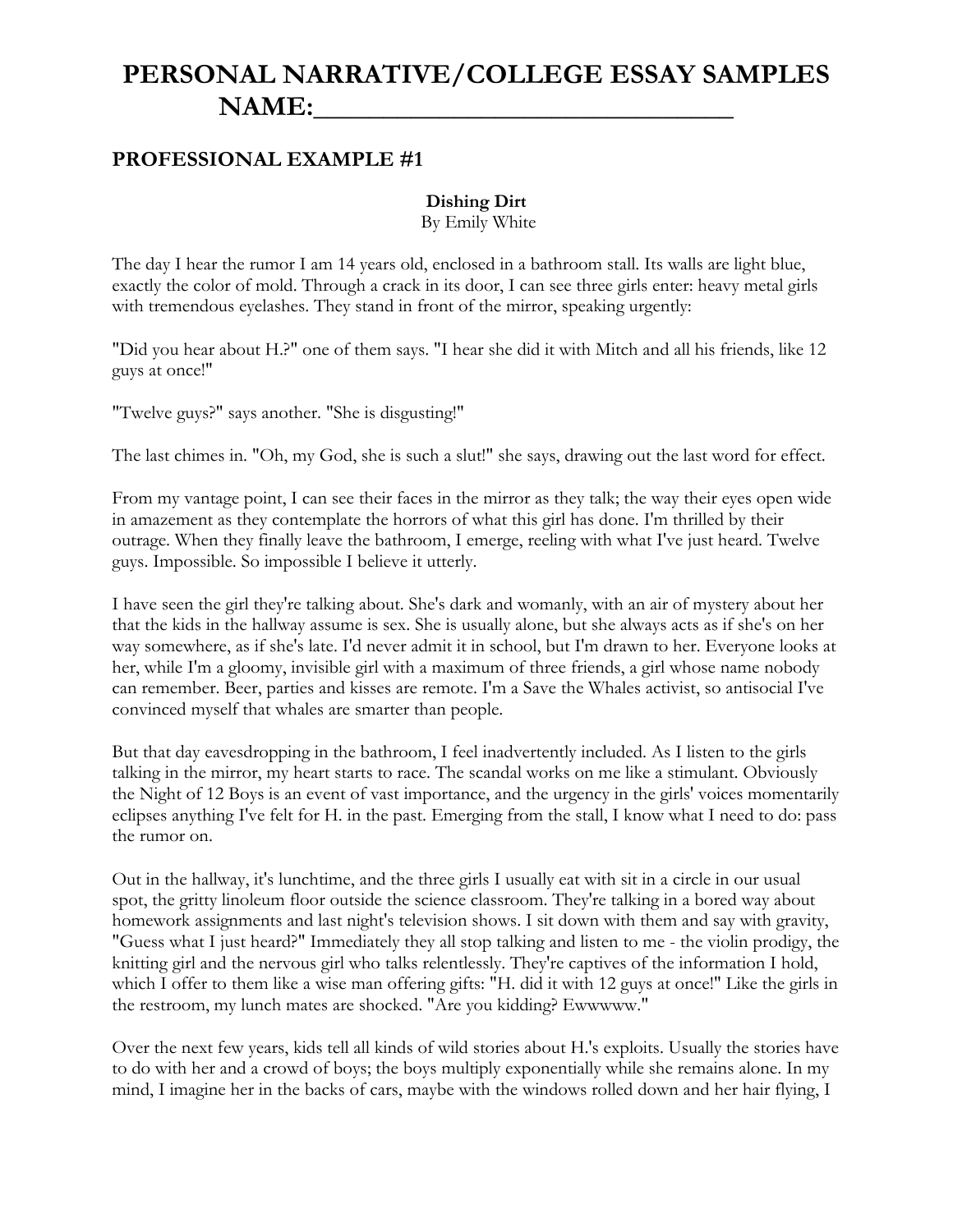imagine her kissing anyone who's in front of her, hectic and oblivious. I wonder about her future; although as I sink into a deeper and deeper gloom, I should probably be wondering about mine.

That day in the hallway, as I spread the rumor of the 12 boys, though, I am not gloomy at all. Suddenly I feel a sense of communion with my lunch mates, a giddy sisterhood. We're like campers sitting around a fire telling ghost stories, huddled together and gripped by fear, only in this story the monster is an insatiable girl. As we become more and more worked up about what H. has done, it's as if we're aligned against the darkness, against the frightening and limitless underground of sex that she represents. Only later will I wonder why we wanted to talk about girls this way and never boys; why we cared about what H. might do in the dark; why we so easily believed such a cartoonish story of sex, when there were so many things we no longer believed.

Weeks pass, and the excitement of the rumor wears off. I return to my sullen existence, made even more unbearable each afternoon when a boy at the bus stop starts greeting me with "Hey, dog" and barking. I give up on the whales when I decide we're all going to die in a nuclear winter. I don't have anything to offer my lunch companions anymore, so I sit by myself. Sometimes I loiter in the bathroom stall, waiting for the thrilling girls to return with their rumors, but my timing is always off.

Walking down the stairs on the way to class one day, I find myself alongside H. She looks at me with a spaced-out expression of kindness, as if maybe she knows me from somewhere but she can't remember where. She looks real - not disgusting or corrupted. She looks deep. Even then I think I suspected that there were no 12 boys, only two girls walking next to each other, and the mutual feeling of being lost. In my memory, she's so close I can see ink stains on the tips of her fingers. But then the last bell rings, and she is gone.

*Emily White is the author of "Fast Girls," from which this article is adapted, to be published in March by Scribner.New York Times Magazine; New York; Jan 27, 2002*

## **PROFESSIONAL EXAMPLE #2**

### **The Waiting**

By Brian Mockenhaupt

I'm reading *Stars and Stripes* one day at lunch, my rifle on the floor between my feet, before we start the workday, driving our Humvees around western Baghdad. There's an article that says that sudden emotional stress can spike your adrenaline and stun your heart. So I add that to the already impressive list of ways you might die in this war, from bullets to beheadings. The main way, of course, is the bomb, the improvised explosive device.

Mostly we drive around Iraq, often we walk and always we wait. Waiting to blow up. But my luck runs strong. I've been hit with only one bomb, and it exploded too early, just in front of our truck. The detonator was elaborate, but the bomb was shoddy and did little more than pepper the truck with gravel and shrapnel. Dirt and rock cascaded through the turret hatch, and we yelled to one another, asking if anyone was hurt. Then we laughed and whooped. What else can you do? With the explosion came relief, a release of anxiety. The anticipated had become the realized, at least for a moment, until the next moment, when the worry crept back. And that's inevitable. Everywhere you look, there's a possibility. The bombs are hidden in dead dogs and dead donkeys, trash piles and fruit stands, parked cars and moving cars. They're stuffed in sewer pipes, hung from overpasses and tucked behind street signs. Any place is a good place to slip, strap or bury a bomb.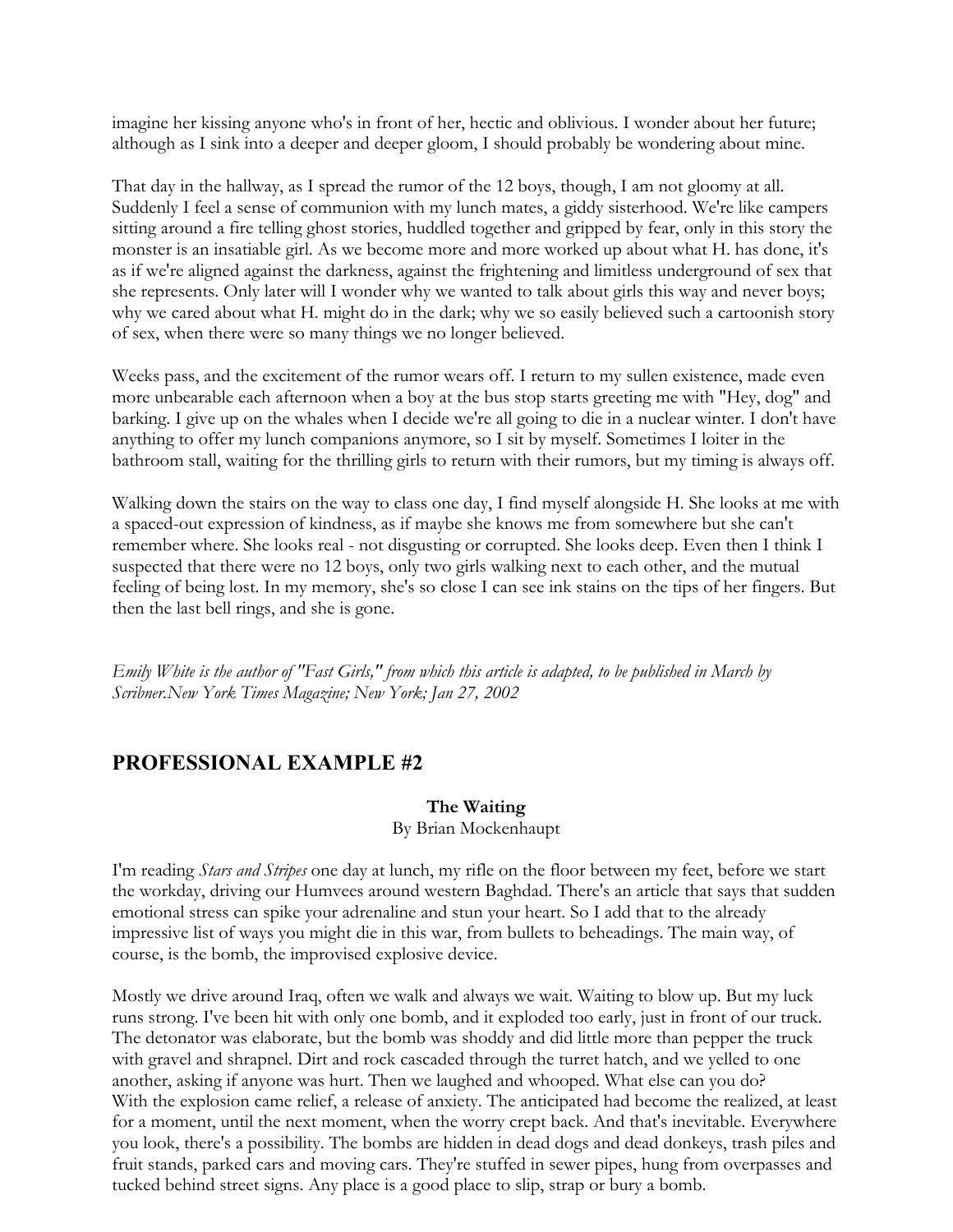Pondering this too often overwhelms the spirit, so I tuck the worry deep. But it comes back randomly, while walking down an alleyway or watching through the truck window as the fields and markets and side streets zip by. That's when I feel my heart trip, losing its cadence. Maybe in that pile of dirt, that overturned bucket, that bag of garbage. A sharp breath and my chest contracts. The truck might protect me. There's comfort in that. And when I'm on foot, I reason I'd most likely be killed by the blast. There's a kind of comfort in that too.

This cycle of observing, reasoning and rationalizing runs faster and faster, and after many dozens of these moments, my mind moves from panic to resignation in an instant, a beat. I may still have a young man's body, but now I have an old man's heart, and I know when I'm back home it will quiver from loud noises and strain in the night, while I sleep and I dream. There will be memories that linger from those things I experience, but plenty more from the things that I keep expecting to happen.

When Thanksgiving comes around, we stuff ourselves with turkey served by the Indian and Pakistani dining-hall workers, dressed for the day as Pilgrims and Native Americans. That night I'm sent up the road with my team to clear an intersection for the arrival of our company commander, who's being dropped off by another patrol. A bomb exploded nearby earlier in the day, during another platoon's foot patrol. The blast blew everyone to the ground and sent two soldiers to Germany with shrapnel wounds. I see the crater. I stand in it. Five feet wide and two feet deep.

This is the problem with looking for bombs: They're hidden well, so you have to be close to find them. And if you do find one, you're probably too close.

With this in mind we walk, away from our trucks, past darkened houses and toward the intersection. We stop, crouch and whisper. There, on the far side of the road, is a small mound of dirt where there was none a few days ago. We shine spotlights on it but can't tell. We look at it through a thermal scope but see no heat signature. Maybe it's just dirt. I creep up with Conlon, one of my soldiers. Closer, and closer still, and we see a piece of cardboard under a thin layer of dirt. He reaches for the cardboard. Resignation. He pulls it away. Two cylinders, bigger than coffee cans, are nestled in the dirt. Two baby blue wires, twisted together, run from each into the ground. That's a bomb. Three feet from our faces. Beat. Squeeze. Flutter. I'm backpedaling now, waving off the others.

Move. Move. Move.

But this must be the trigger man's night off.

The bomb-disposal guys come later, drive their little robot out to the dirt pile and sit an explosive charge next to the bomb. They blow it up, with a flash and a boom, and through our night-vision goggles we watch the white-hot rain of shrapnel shower down, tinkling on the pavement.

We watch this and we talk about what nearly was. And we talk about next Thanksgiving, how we'll have the best story at the dinner table about those things for which we're thankful. But the next year, when I am finally at home with my family and friends at the table, I don't tell the story.

*Brian Mockenhaupt served two tours in Iraq as an infantryman with the 10th Mountain Division and is now working on a book about the military.* New York Times, March 12, 2006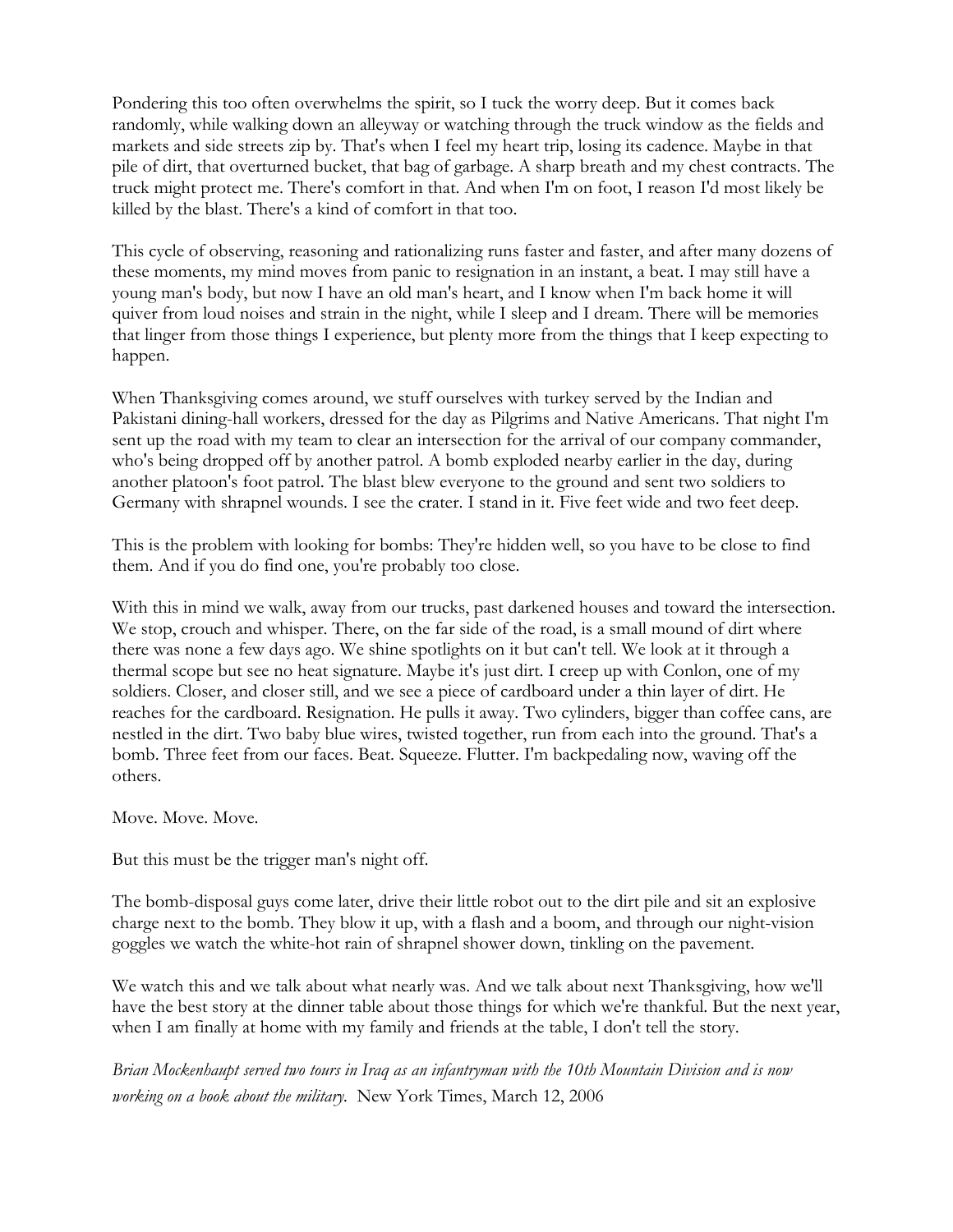## **PROFESSIONAL EXAMPLE #3**

#### **Unplanned legacy** By Philip Higgs

There is no good way to start this story. A friend of mine killed himself on New Year's Eve, and the question on everybody's lips, the one right after "How was your New Year's?" is "My God, what happened?" Sometimes I just tell people that a friend passed away. The delicate treatment doesn't work, though, because everyone wants to know the details, or they assume it was a car crash in some far-off state or that I, at 28, have been hanging out with an aged friend who just happened to pass on, ever so gently, perhaps in a slumber lullabyed by me.

None of this is true. What happened was this: shortly after midnight in the dark outside a ranch party in Texas, an extraordinary and near-perfect friend loaded his handgun, put it to his head and pulled the trigger. His name was Mark He was drunk as a monkey - which he often was - after an entire bottle of Scotch, and yet still pulled it off. All of which is the worst thing in the world to me, to innumerable people and especially to his wife of 18 months. But it's certainly no response to someone who's inquiring about your holiday. The next question is always "Did you see it coming?" as if it were something written in the stars. There are a million lines leading to the idiotic convergence of guns and alcohol, and any one of them could have been stanched, given enough warning. But there was no warning.

He wasn't the only one who brought a gun to the party. I spent New Year's out West with Mark two years ago; and he, his fiancée and his brother all brought guns to shoot off at midnight. But too much alcohol got in the way, and they never got around to it. This time, nobody got around to it, either. Except Mark.

Maybe the only sympathetic or sensical answer is that it was an accident. I'm not hopeful enough to think he was aiming for the sky. I think his aim, at least, was intentional. But it wasn't suicide either. I try to explain this to people; nobody gets it. The pieces fit together like a suicide, but I don't think he got up that morning and thought, Here's how it's going to end.

A few years ago, I climbed out my 20th-floor bedroom window and hung there while my roommates were partying in the next room. I might have been drinking; honestly, I don't remember. I had all the things that cause a tear in the depressive personality: no money, no lover, a dead-end job cruelly draining my youth. So out the window I went. I didn't plan it. I didn't even look down. Hanging high above the F.D.R. Drive in my underwear, I thought, So that's what this is like. I certainly didn't think, It's all over when I let go. After 30 seconds or so, I got tired, so I kicked my leg up and got back into bed. That's kind of how it went with me back then. Not the ugly, desperate, hanging-out-of-windows thing, but the I-wonder-what-happens-when-I-do-this thing.

That was my first year in New York. I had moved here for a magazine internship, one that didn't offer much in the way of inspiration or vie de boheme (or cash), and soon all the troubles of being rudderless set in. I ran across Mark, someone I knew from home. In high school, we'd courted the same girls and stayed out late drinking with the girls we were courting. Mark was a card-trick genius, a bright-eyed under-age Johnny Cash alky. We would end up at strangers' parties together; on the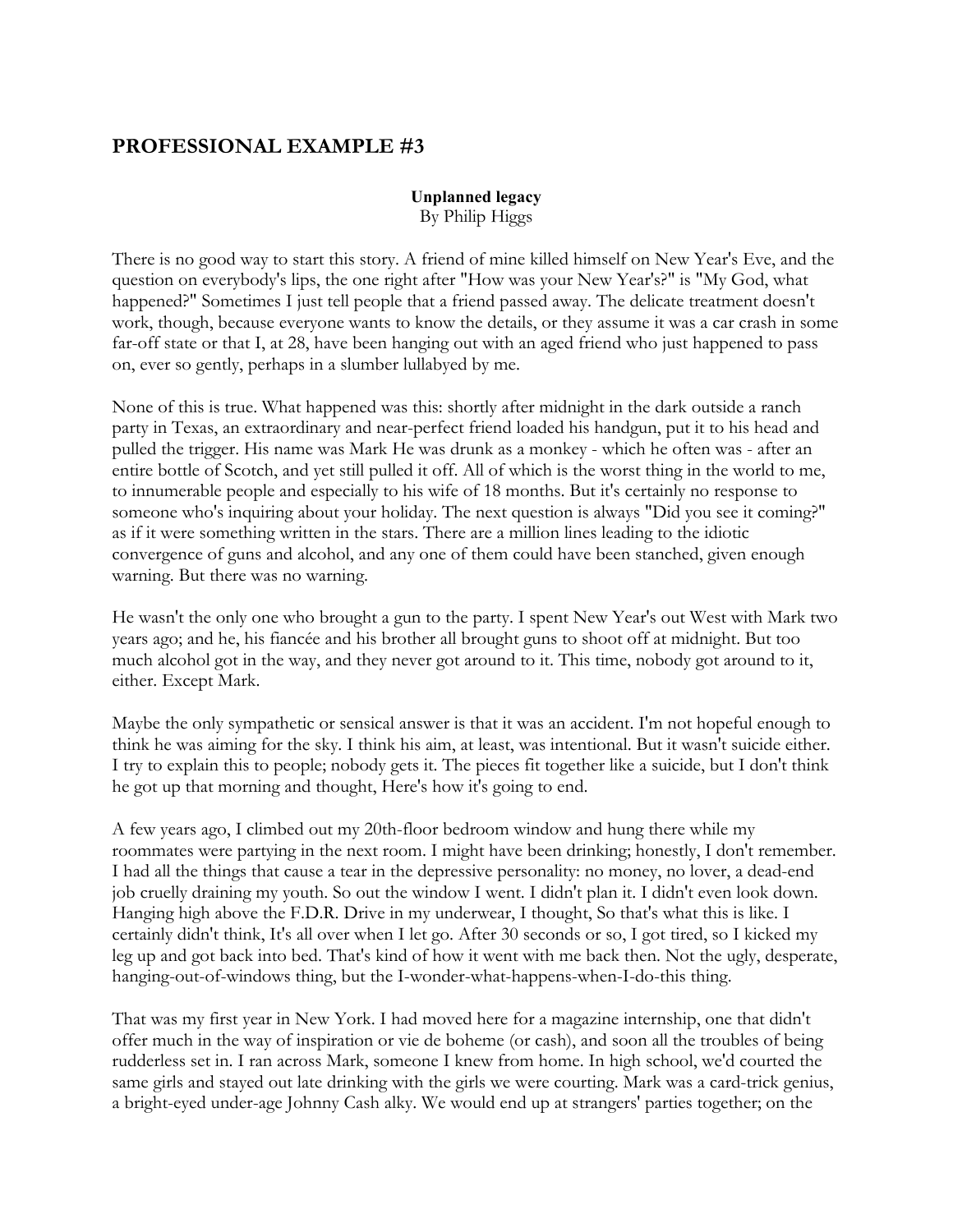way home, driving through the foothills, he would hang onto the car roof while I took the turns too hard. At 16, he told my Bible-proud mother on her own doorstep on Easter Sunday that he was an atheist.

You may think that I'm being too smart-alecky for someone whose friend just died. Trust me, Mark would have wanted it this way - except he wouldn't have used the word "aleck."

Last December, when I last saw him, his new favorite song was some bluegrass thing called "Broken Telephone": The lines are down. ... Connection's gone. Over a Mexican breakfast, we got to talking about guns, and then his guns, and then - after I'd reflexively berated him for owning them - about the beauty of machinery. There was no suicide note. The whole guns-at-midnight thing could have been a ruse, a detailed and protracted ruse. But I don't think so. There was a lot going on with Mark, room for roiling in his enormous mind.

To me there's something missing, something that makes it less than a suicide. It was a mistake, one that he would take back in a heartbeat. He would have known enough to apologize profusely, overwhelmingly, to try to patch things up: "I'm so sorry, Sweets" - he called his wife "Sweets" - "I don't know what I was thinking." He'd chalk it up to bad behavior, and never do damage again. He was just putting the gun up to his head, pulled the trigger just to see what it felt like. Not realizing that what it would feel like - with the blood and the ambulance rush and the final gasps for life - was what it was going to be. There is no answer; there is no clean diagram of Point A leading smoothly to Point Z. I'm getting by, though; I'm doing O.K. Thanks for asking. *Philip Higgs is a writer living in New York. New York Times Magazine; New York, Feb 7, 2002*

## **NEWSPAPER ARTICLE #1 FOCUS ON THE USE OF DETAILS**

# **Rape Charge Follows Marriage to a 14-Year-Old**



Chris Cummins for The New York Times

The Kosos at home in his parents' basement. "I couldn't be any happier than I am right now," said Matthew Koso, who could face prison time. The couple married in Kansas with their parents' consent.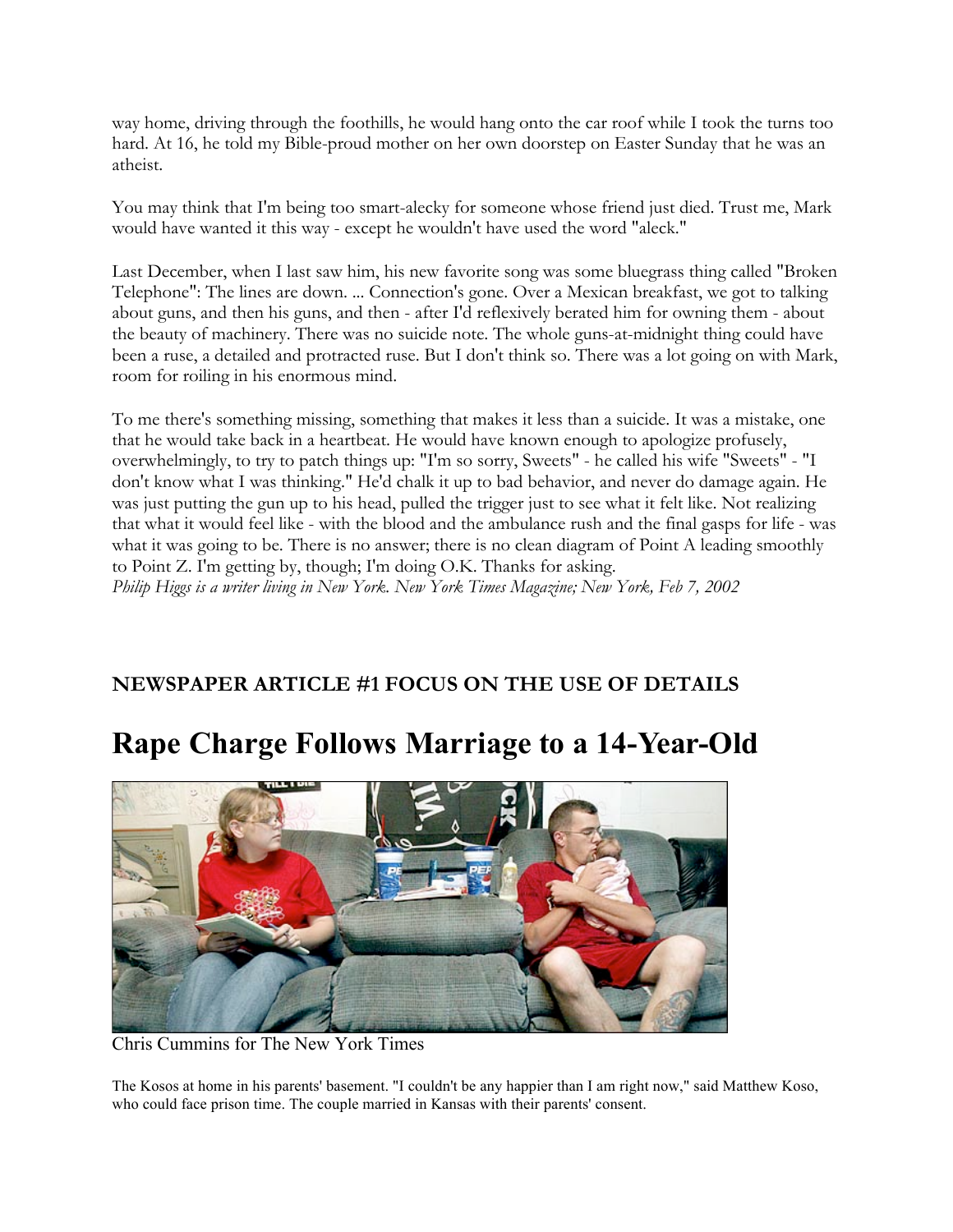#### By JODI WILGOREN Published: August 30, 2005 **Correction Appended**

FALLS CITY, Neb., Aug. 29 - On Sunday evening, Matthew Koso tipped three ounces of formula into his 5-day-old daughter's mouth, then hoisted her atop his shoulder in hope of a burp. On Tuesday morning, he is scheduled to be arraigned on charges for which the newborn is the state's prime piece of evidence.

Mr. Koso is 22. The baby's mother, Crystal, is 14. He is charged with statutory rape, even though they were wed with their parents' blessing in May, crossing into Kansas because their own state prohibits marriages of people under 17.

The Nebraska attorney general accuses Mr. Koso of being a pedophile; they say it is true love.

"We don't want grown men having sex with young girls," said Jon Bruning, the attorney general. "We make a lot of choices for our children: we don't allow them to vote; we don't allow them to drink; we don't allow them to drive cars; we don't allow them to serve in wars at age 13, whether they want to or not; and we don't allow them to have sex with grown men."

But Mr. Koso's mother, Peggy, said she and her husband of 25 years were proud that their son did not disappear like so many deadbeat dads.

"He's not always lived up to his responsibilities, but this time he will," Ms. Koso said. "He could have left, but he didn't. He said, 'Mom, I love Crystal; I love this child.' "

Outrage over the case has rippled through this town of 4,800 about 100 miles from both Omaha and Kansas City, and to two state capitals. The governor of Kansas, Kathleen Sebelius, embarrassed by her state's status as one of the few allowing children as young as 12 to marry, has said she will propose a raise in the minimum age when the Legislature reconvenes in January.

Meanwhile, Mr. Bruning's office has been deluged with letters, the vast majority angrily urging that he leave the couple alone. One, from a woman named Patricia, said, "I'm sure your time can be better spent putting away real criminals."

Studies show that one in five teenagers have sex before they turn 15, and about 150,000 babies are born each year to a minor parent. In Nebraska, there were 25 births to mothers under 15 in 2002, the latest year for which statistics are available. In Kansas, five girls under 15 were married in 2003, three in 2002 and six in 2001.

In Nebraska, as in many other states, intercourse between someone who is 19 and someone younger than 16 is classified as statutory rape. It is illegal here even if the couple is married at the time.

But experts said it was extremely rare for a man to be prosecuted for statutory rape when he has married his minor partner.

A judge in Syracuse last September delayed a one-and-a-half-to-three-year prison sentence until this summer so that a 38-yearold defendant could marry a pregnant 16 year-old; in Florida in 2001, charges were reduced to a misdemeanor when a 17-yearold married the 13-year-old girl expecting their second child, and he received six months' probation.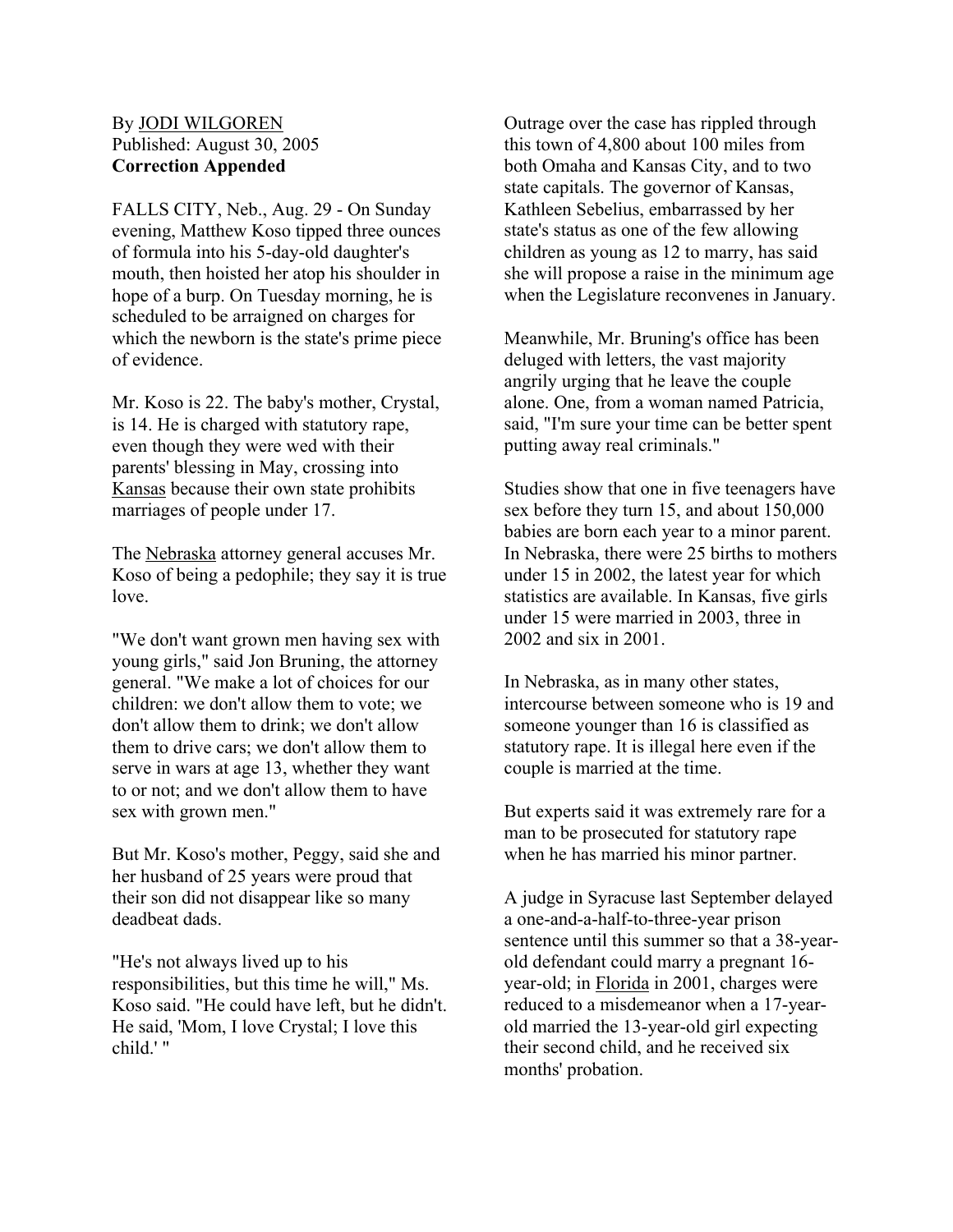"It's odd that the state would be prosecuting someone who did not leave the girl pregnant and unwed," said Rigel C. Oliveri, a law professor at the University of Missouri who has studied laws on statutory rape since 1998. "I guess they're just trying to send a message to other men who are contemplating doing this type of thing."

Mr. Koso faces up to 50 years in prison, and Mr. Bruning said he was considering additional charges based on complaints that Mr. Koso had sex with other young girls in the past. Mr. Koso's lawyer would not allow him to discuss that, but his mother said he told her that he had dated only one other girl under 16 and that they did not have sex.

For now, Mr. Koso, out on \$5,000 bond, sits in the basement of his parents' home, where the walls are papered with the pink-andpurple, heart-filled love notes that his wife, a ninth-grader, scribbled on notebook paper in class. A crib crammed next to the bed has Winnie the Pooh sheets to match the keychain dangling from her schoolgirl purse.

The couple named their 7-pound, 1-ounce baby girl, born Wednesday morning, Samara Ann Koso, after a character in the horror movie "The Ring."

As Mr. Koso changed Samara's diaper three times in 30 minutes on Sunday, Crystal worked on a homework assignment for her world history class.

"I couldn't be any happier than I am right now," Mr. Koso said, adding of Mr. Bruning: "He's a home wrecker. He's trying to rip a father away from a child, and rip a husband away from a wife."

Matthew and Crystal met when she was 8, and he played video games with her halfbrother. Mr. Koso, who was in special

education classes for attention deficit disorder and other learning problems, graduated from high school in 2001 and joined the Marine Corps, but left after four months on a medical discharge. When Crystal's mother had no car, Mr. Koso drove her to the doctor and the grocery store.

"He's always been friends with people that were younger," said Peggy Koso, recalling her son at age 5 or 6 passing hours with building blocks and racing cars with a neighbor of 3 or 4. "His own peers never accepted him."

The two became a couple, according to Crystal's "Happy Anniversary" drawing on the wall, on Sept. 17, 2003. She was 12 and he 20. Exactly a year later, Crystal's mother, Cecilia Guyer, who is divorced from her father, filed for a restraining order against Mr. Koso, writing of him: "He's too old for early teens. He needs to stay away."

Despite the court order, both mothers now say, Crystal continued to go to the Kosos' home after school and stay through supper, sleeping over in Mr. Koso's basement room on weekends. Ms. Koso said she spoke to her son about the risks of pregnancy and prison and made excuses to check on the couple frequently when they were alone. Ms. Guyer said that she asked Crystal why she seemed to be using fewer tampons, but that she denied being sexually active.

Then one afternoon when Ms. Guyer and her daughter were shopping at a second-hand store for a dress for an eighth grade dance, Ms. Guyer noticed that Crystal had stretch marks. The couple confessed, but said they were not interested in adoption. On May 3, after consulting with a lawyer, they were married in a judge's chambers 18 miles away in Hiawatha, Kan., both in jeans, she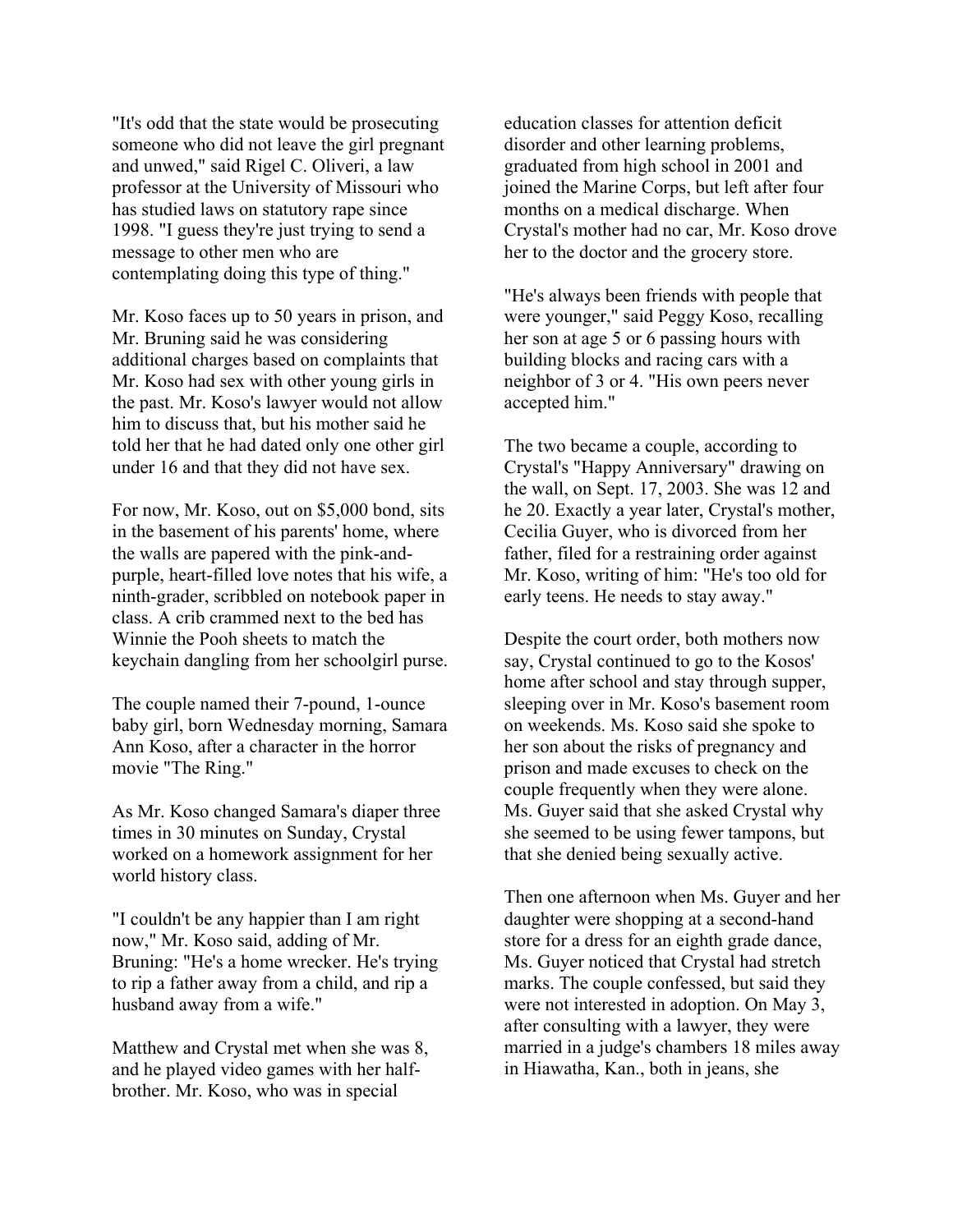carrying pink carnations, he with a matching boutonniere.

The local police came the next day to question Crystal and her mother, but no charges were filed until Mr. Bruning's office, which frequently prosecutes crimes in rural counties, got involved in late July.

"This was not a close call," the attorney general said in an interview. "We weren't talking about a 19-year-old-and-one-day senior in high school and his 15-year-oldand-364-day sophomore girlfriend. We were talking about a grown man and a child."

Mr. Bruning said he was shocked that more than 80 percent of the 250 people - most from outside Nebraska - who had contacted his office opposed the prosecution. Similar sentiment abounds here in Falls City, where people say putting Mr. Koso in jail would most likely land his wife and child on welfare, an unnecessary double-burden for taxpayers.

"They are trying to make a right out of a wrong," Mardell Rehrs, 67, said of the couple on Monday morning. "Give them a chance."

Residents here said Mr. Koso was being unfairly singled out. One 1995 graduate of Falls City High said seven girls in his class of 60 had babies before graduation, including one who was pregnant, like Crystal, in the eighth grade.

Ron Prichard, who works at the railroad and has a 12-year-old daughter, said Matthew and Crystal would not be parents today "if her parents were being parents."

"Yeah, the kid did wrong, but the parents allowed it to happen," Mr. Prichard said.

Mr. Koso's mother spent the last three nights sleeping on the living room couch, next to the baby's bassinet, to handle the nightly feedings. She and Ms. Guyer, who each receive Supplemental Security Income for disabilities, say they will take care of Samara during the day, once Crystal returns to school after Labor Day.

The families hope that Mr. Koso is placed on probation instead of being sentenced to prison so he can keep his \$9.27 an hour job loading trucks.

Maybe a year from now, the couple says, they will be able to afford their own place. Crystal, who is good at math, said that she had no interest in college, but that she would finish high school and perhaps become a nurse. They plan to have two more children.

"But later on," said Crystal, who says her favorite part of motherhood thus far is when Samara is asleep. "Much later on."

*Gretchen Ruethling contributed reporting from Chicago for this article.*

#### *Correction: Aug. 31, 2005, Wednesday:*

*An article yesterday about a 22-year-old man who is being prosecuted for the statutory rape of the 14-year-old mother of his child, whom he later wed, misstated the baby's day of birth. She was born last Wednesday, not Thursday.*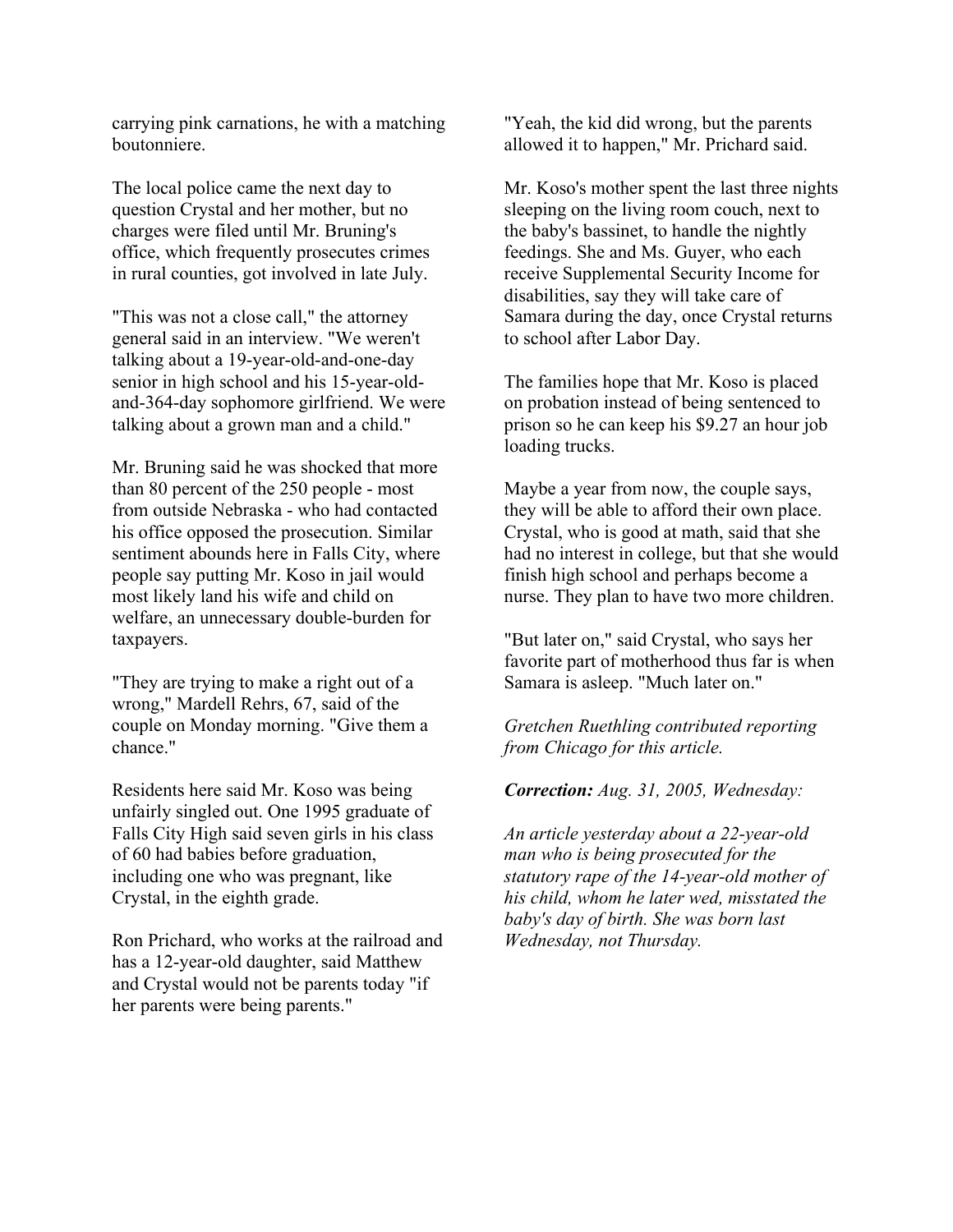## **NEWSPAPER ARTICLE #2 An update on the above story**

**Source: Lincoln Journal Star Monday, February 8, 2010 http://journalstar.com/news/local/article\_9d7bfa6a-14c8-11df-981e-001cc4c002e0.html**

# **Koso couple still in love**

### By COLLEEN KENNEY

*Crystal Koso was 13 when she got pregnant, 14 when she and the baby's father went to Kansas to get married. Matthew Koso, then 22, was charged with rape, and the story went global. He served 15 months in prison and has been out since May 2007. Today, the couple still lives in Falls City and are awaiting the birth of a fourth child.*

FALLS CITY -- "There's a monster in my bedroom."

Sami Koso, a little girl with corn-silk curls, says this solemnly. She coughs. Her nose is running. She runs across the carpet and climbs the couch to a safe place under her mom's arm.

The mom laughs.

"A monster? The only monster is you."

The mom is Crystal Koso.

Remember her? Five years ago, when she was 14 and pregnant with Sami, she got her mom's consent and married her baby's father, Matthew Koso.

Remember him? He was 22 then, and he went to prison for having sex with an underage girl.

They were interviewed by "20/20," "Good Morning, America," People magazine.

To some people, Matthew was a monster. To others, he was a man trying to do the right thing after doing the wrong thing.

Five years later, Crystal and Matthew are still married. They have three kids. There's a baby in Crystal's belly. They live in a yellow house that has a swing set and a sandbox in the front yard.

Sami is "a pistol," Crystal says proudly, looking down at her. She loves her Valentine's Day stuffed bear, which is bigger than she is.

She loves to jump rope.

She loves to draw pictures.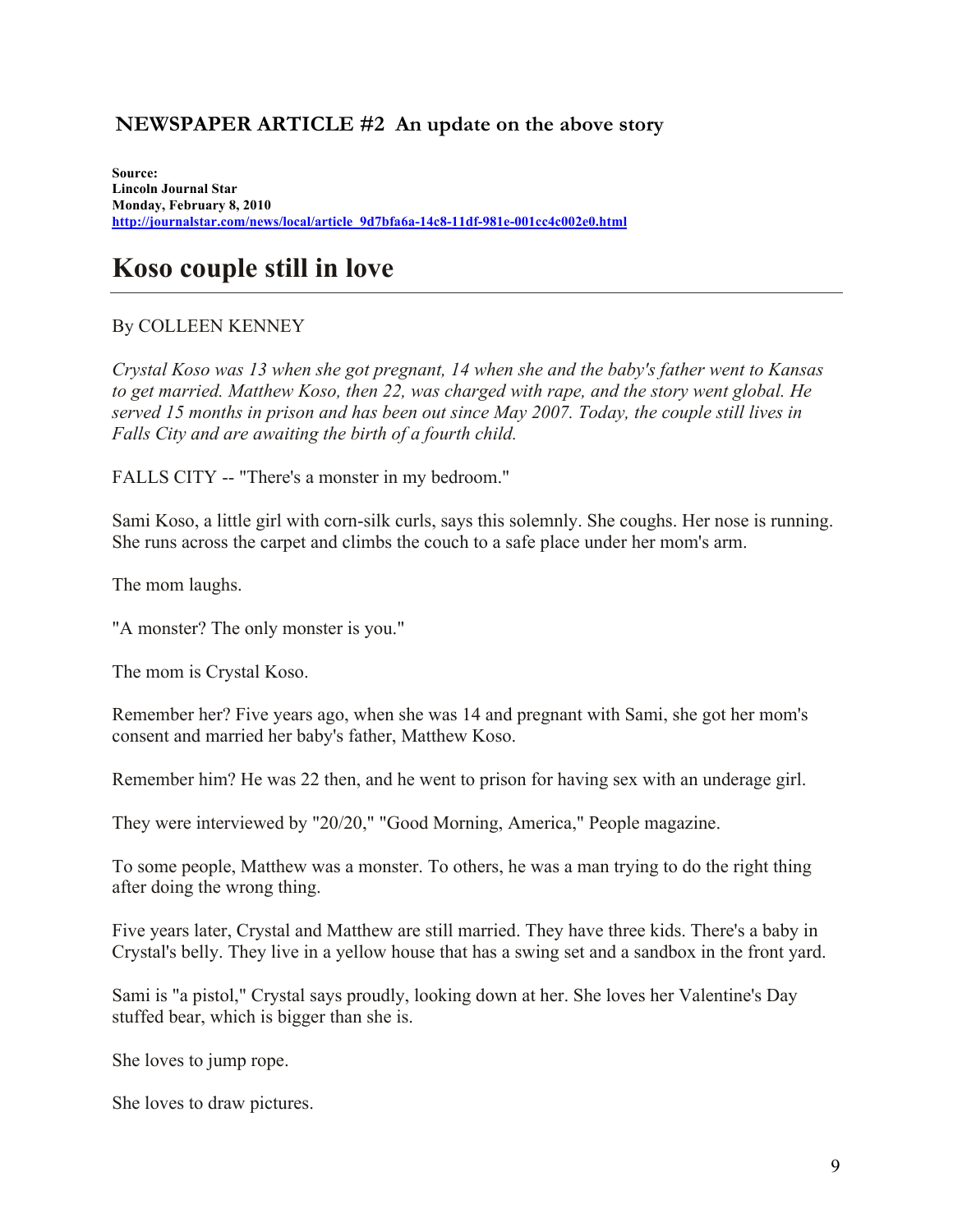She loves all the cotton-candy ice cream her parents have been feeding her the past few weeks because the doctors say she has to gain weight.

But there's a monster in her lungs. Some nights, her parents tiptoe into her bedroom to make sure she's breathing.

Crystal strokes her daughter's curls.

On Dec. 7, Crystal's 19th birthday, doctors told them what they'd feared.

Sami has cystic fibrosis.

\*\*\*

They can see the Richardson County Courthouse from their porch.

Matthew will never forget that February day four years ago when he watched Crystal stand up in that building and beg the judge for leniency, when he didn't get it, not even probation, when he fainted in a back room after the verdict.

"Nothing is going to help me now," he told Crystal that day. "I'm going to die while I'm up there."

"I know it probably was one of the most tragic days in my life," he says now. "But yet it was one of the biggest learning days I ever had, too. I learned a lot of stuff, like you can't do something that you may think is going to go unnoticed and think you're not going to get caught.

"I got caught, although I wasn't trying to save my butt, like the attorney general was thinking I was trying to do. I was doing it for the girl I loved."

He thinks the attorney general is a nice guy.

In a strange way, he's thankful. It made his family stronger. It gave him a better outlook.

But the years since haven't been easy. He has to register as a sex offender. He can't visit Sami at preschool. He lost the pickup he loved while he was in prison because he couldn't keep up payments.

His parents own this house, which helps because he and Crystal don't have jobs now.

"Who's going to hire a felon?"

But maybe there's a bright side to that, too, because now he can help Crystal take care of the kids.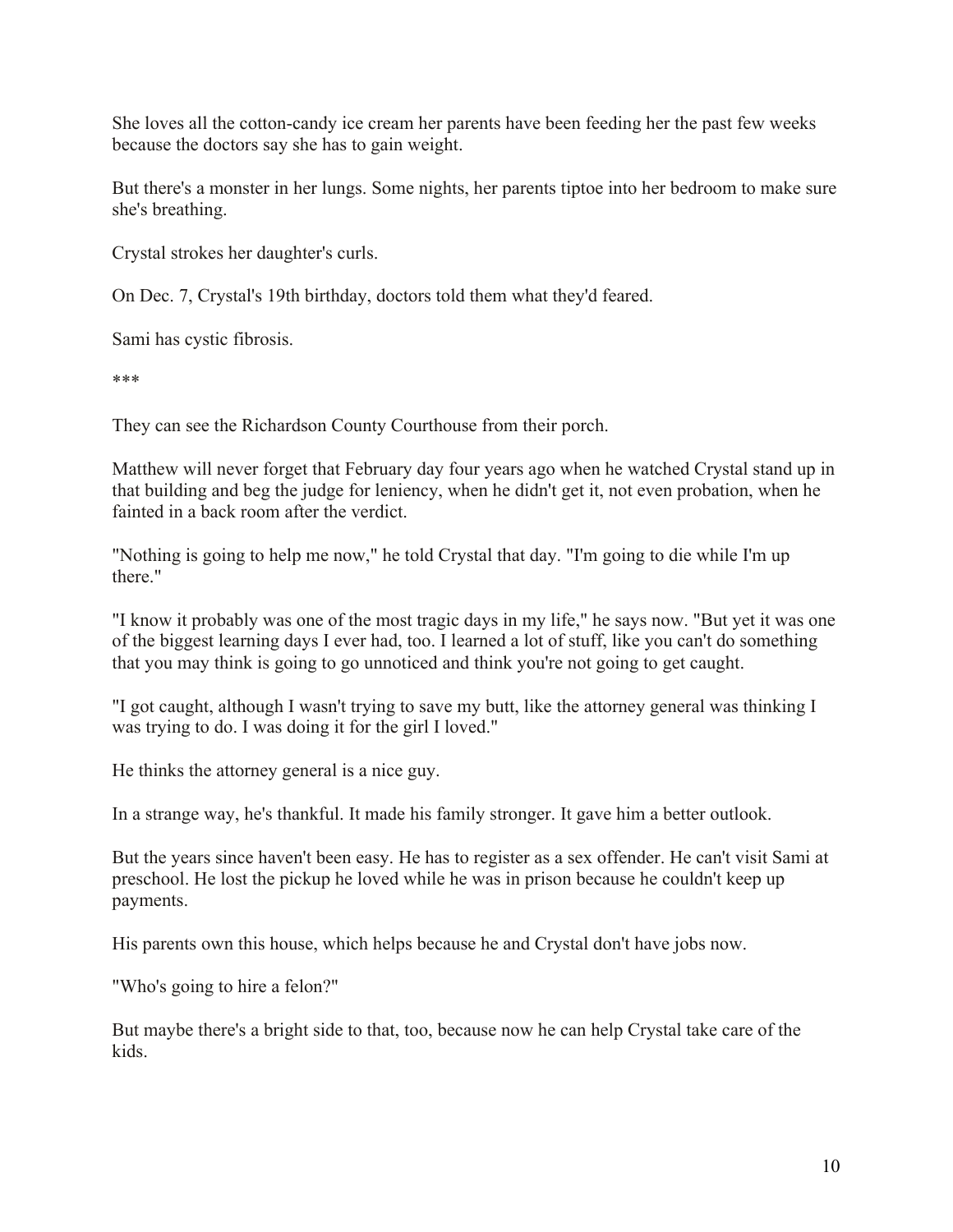Cystic fibrosis is a genetic disease that causes mucous to build up in the lungs. They have to give Sami treatments twice a day, in a vest that shakes her thin body. If they don't, she could die.

\*\*\*

Crystal is not at all thankful, looking back on that February day. She's still angry the judge didn't listen to her tell him how much she and Sami needed Matthew.

"When Matt was home, he was my only protection. And when he left -- when he was sent to prison -- I had no protection."

Matthew went to prison for 15 months. During that time, Crystal got pregnant by someone else. Elijah is 2. The little boy lives with them five days a week.

Crystal graduated from high school early. She says she got good grades. Ten months ago, she gave birth to Mariska, who looks a lot like Sami.

The baby in Crystal's belly is a boy.

Crystal loves being a mom. She loves this house, this life. She still loves this man by her side.

She's happy with the choices she made that led to the little girl now sleeping under her arm, under a large purple-crayon drawing on the wall that Sami made. It looks like a person. But who knows?

Sami breathes slowly and loudly as she sleeps. Congestion rattles her chest.

Four years ago, Matthew and Crystal Koso thought that what went down in the courthouse that day was the worst thing that could happen to them.

They were wrong.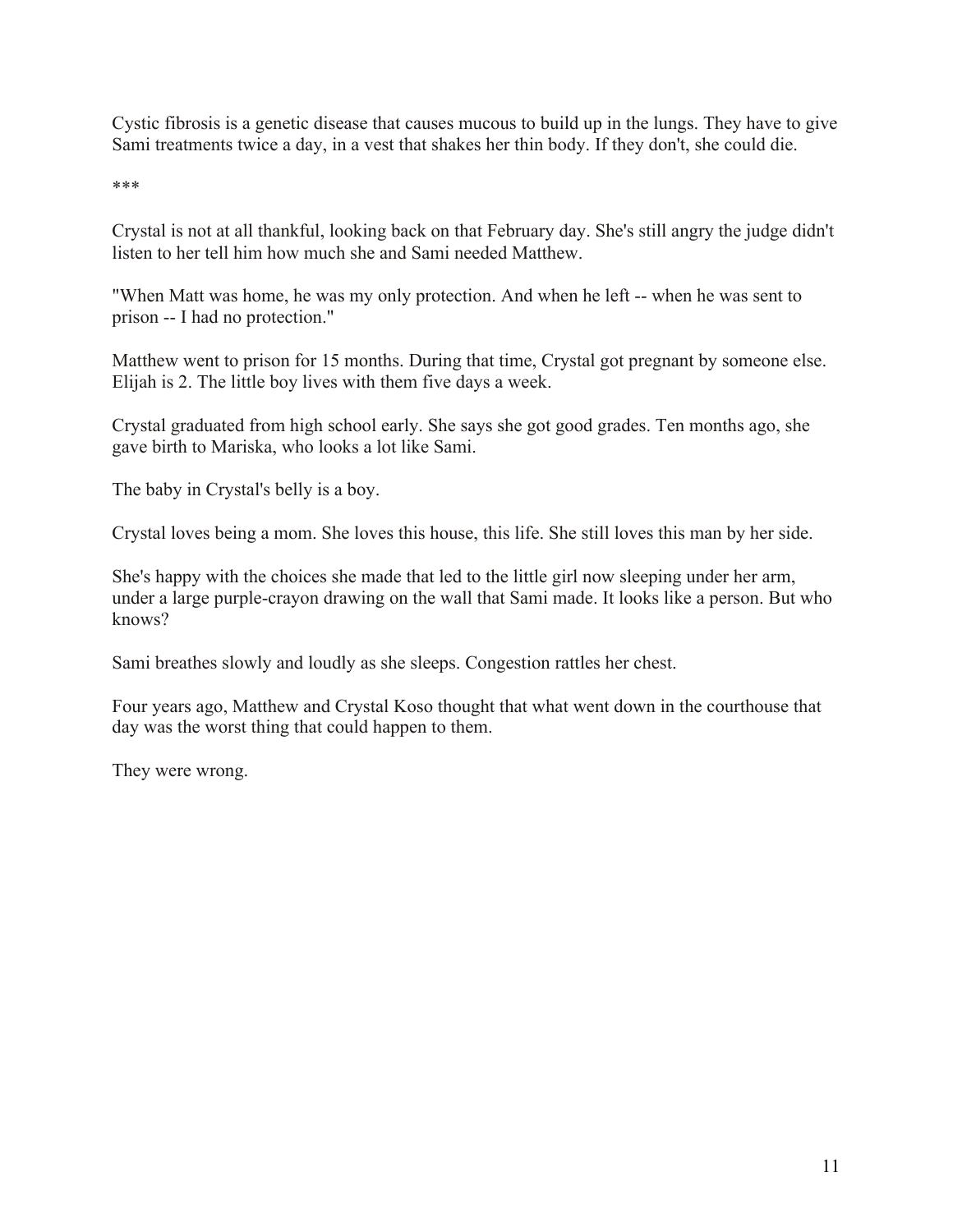#### **STUDENT EXAMPLE #1**

Lying rather uncomfortably on the examination table while facing the painfully bright ceiling lights, I fidgeted nervously, desperately trying to ignore the gloominess of the situation. I attempted to focus on staying warm in the bitterly cold room, but the events of just a few months prior kept running through my head—the intense pain, my overwhelming fear, and the frantic scrambling of surgeons and nurses in the Emergency Room. The doctors told me I had broken a vertebra in my lower back. Briefly, I now smiled thinking about the innocence of my response to the news: "So I have to wear a brace now when I play football?"

Waiting for the doctor now, I became unbearably impatient. I had waited for three months to find out whether or not I would be cleared to play football again, but the thought of waiting another five minutes seemed impossible. Then Dr. Pittinger entered the room. He was friendly, but perceptibly uncomfortable, almost sad. The question remained unasked and unanswered as we went through the standard procedures of a physical and I could tell that I had cleared all of the tests. The time had finally come for him to tell me whether or not I could play. His eyes focused on his clipboard for a moment, and he then lifted his head, frowning. He spoke slowly and softly, but still rather matter-of-factly, as he told me that I would never be able to play football again.

The realization sunk in immediately. I wasn't surprised, or at least I shouldn't have been, but that did not make the order any easier. I refuted the idea wholeheartedly, and for months after I was released, I continued to condition with the football team in hopes of returning the next year. I woke up every morning at five to be at the gym by six for rehab. Even though I was ashamed to wear my back brace, I wore it devotedly, with some sort of false hope that the more I wore it, the quicker and better it would heal the broken vertebrae. At night, I slept on the floor because my bone doctor told me that sleeping on a firm surface was good for my back.

I was determined to play again.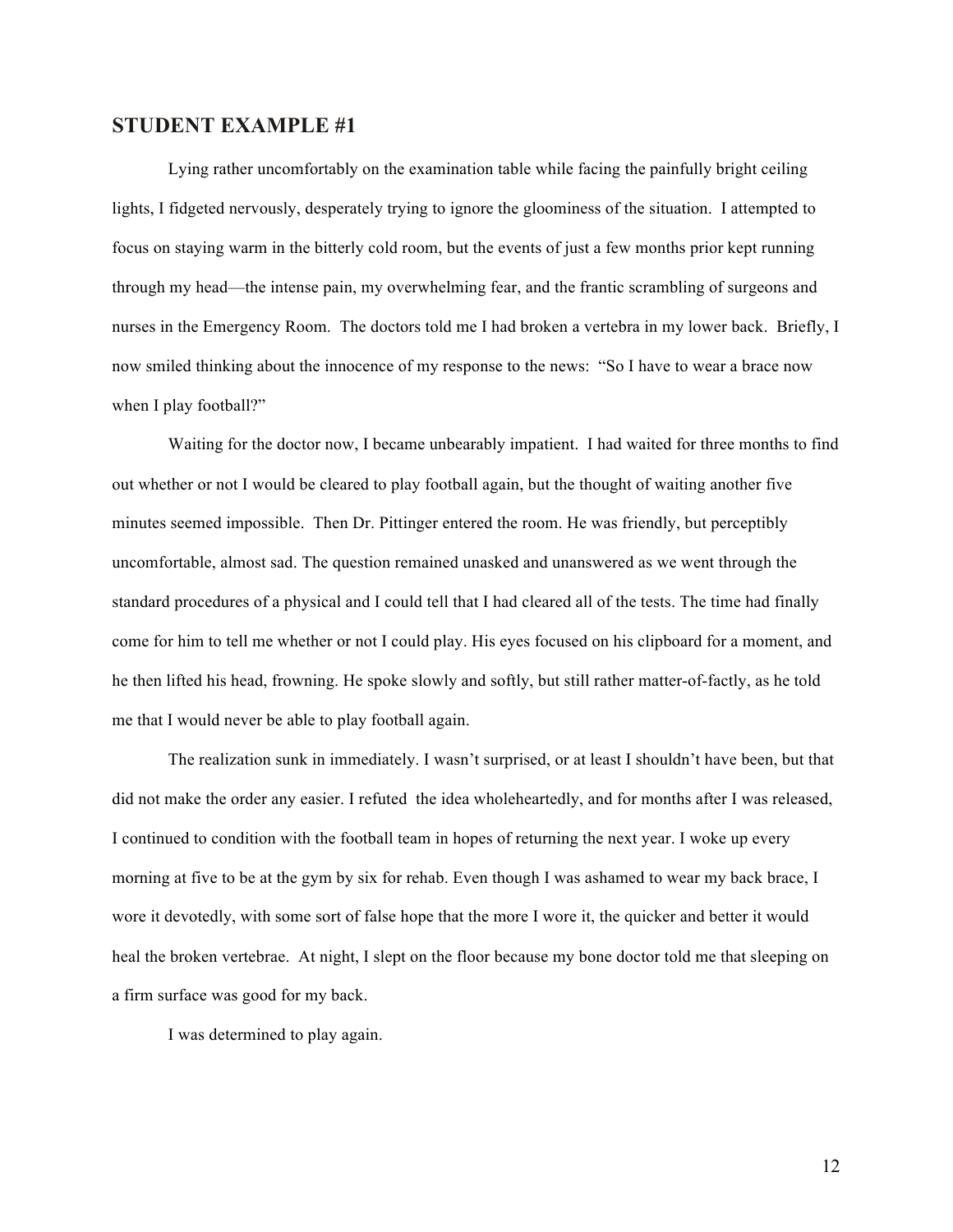Nonetheless, in the end, just as the doctor ordered, I never played another quarter of football. After several nights in a row of coming home from conditioning barely able to walk, I finally gave in. For a while, giving up felt like an admittance of defeat rather than the acceptance of a truth that should have been painfully obvious, but over time, I realized that like most of the difficult decisions I have made and will have to make, life would go on. Rather than focus on what was undeniably unattainable, I understood that even though this particular option was no longer open to me, I had countless other choices to make in its place.

#### **STUDENT EXAMPLE #2**

I punched in 3-7-5-2 and hit 'Send.' An electric motor gave a muffled buzz, and the door clanked and hinged until it was overhead. From the dim opening, the smell of gasoline, motor oil, and lacquer thinner slowly escaped. I smiled. Carefully stepping over a few stacks of cardboard boxes and ducking below the bumper that hung from the rafters, I reached the switch. After a short pause, a noisy fluorescent bulb flickered and then illuminated the garage. My heart beat a little faster. I stood there for a moment and took the whole scene in. The garage was in complete disorder, but I can't say I was surprised; I'd known its owner long enough to expect that. I counted four engine stands. A greasy push rod V8 sat atop the one nearest to where I was standing. A faded badge on the valve cover gave away its identity as a Buick 400. On another rested a supercharged Pontiac 3800. Probably from the Bonneville sitting outside, I thought. The other two stands had covers over whatever formidable power plants occupied them. I glanced over a few sets of cylinder heads and five complete sets of Buick rallies on my way to the other light switch, which was hidden behind a dusty sand blaster.

Another hesitant fluorescent bulb lit up the far side of the building, the side I hadn't seen before. In contrast to the mess of automotive parts behind me, this side was organized and clean. Next to the wall sat the diamond in the rough. I looked down the side of the beautiful machine. Not a scratch, a dent, or even a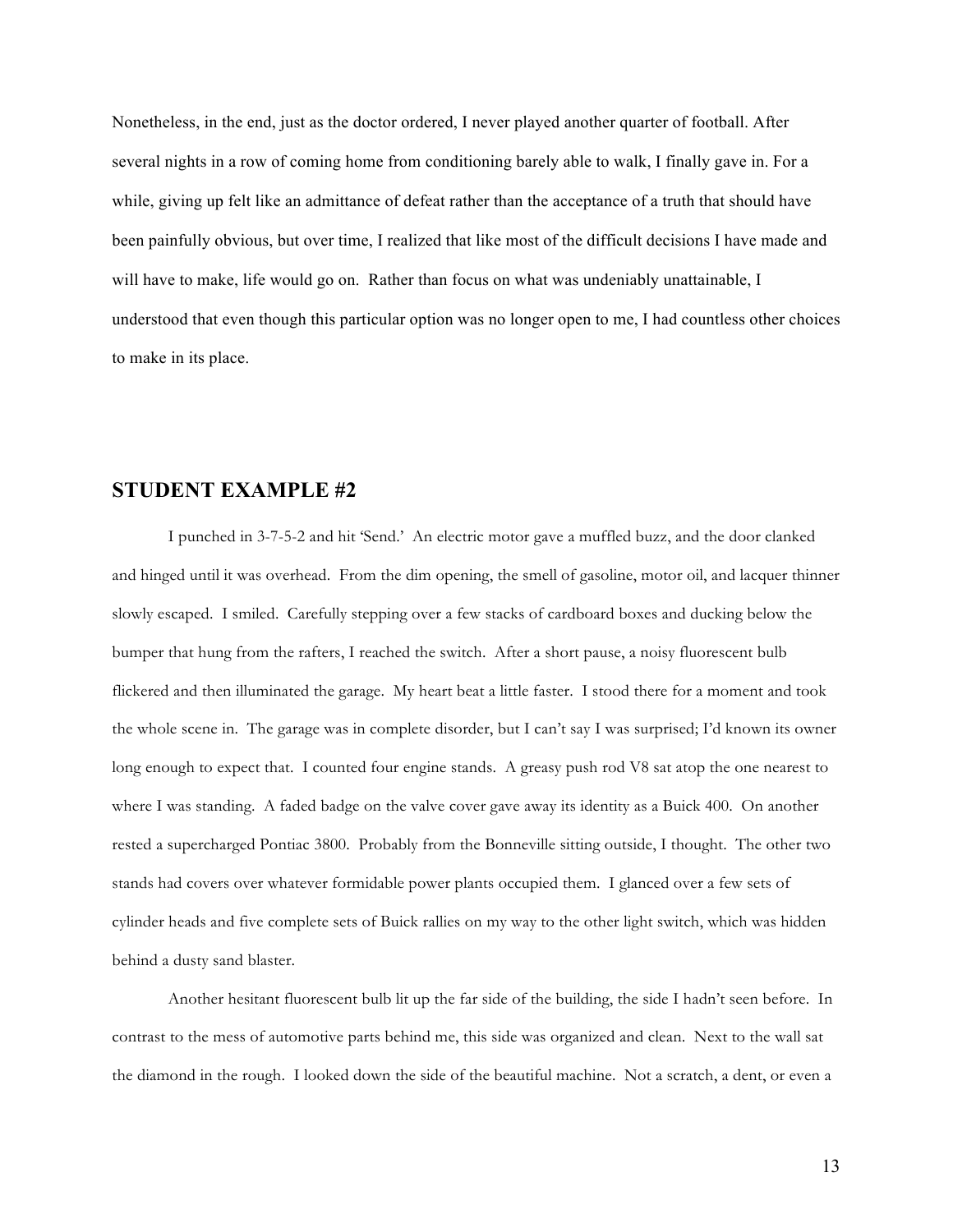hint of orange peel. The black convertible top was almost as shiny as the aquamarine steel that it was attached to. Over the smells of various fossil fuels, I sniffed a trace of Armor-All. The chrome emblems still had the mirror finish, but I already knew what I was admiring. Skylark Convertible, I thought to myself, sixty-eight or sixty-nine.

I heard my hood latch release. I emerged from the wonderful world that is a gearhead's garage. Compared to the beauty I had just seen, my car looked like it was ready for City Scrap. I stole a glance down the body. The deep scratch from the air compressor and the sizable dent from my dad's car made me cringe. I peered under the hood to find that he already had my fifteen-dollar chrome air cleaner off and was adjusting the old Quadrajet. I looked with envy at the shiny Holley that sat on a shelf to my left. I had been wanting to replace my carburetor for a while, but I couldn't justify the cost. My car was running well enough. It idled roughly, and like a spoiled child, refused to move if it thought it was too cold outside of the garage. My car came alive. He started whistling to himself as he checked the timing. We talked about my car, his car, his friend's car, cruise-ins, and drag strip nights. For a while I think he even forgot that I was dating his daughter. As the mid-day heat was just starting to bake the driveway, I filled the oil pan with fresh Mobil One and the tune-up was finished. I swung open one of the big red doors, sat down on a square of beige carpet that covered the tear in the seat, and turned the key. The small block started without complaint. Even with brand new oil, I was annoyed when I heard the old rocker knock still ticking under the hood. This is quite common in Buick engines of the sixties and seventies; Buick couldn't seem to make an adequate oiling system. I started thinking about ways to improve the oiling system. My train of thought shifted a few times, and before long I had a prototype for a completely revolutionized internal combustion engine rotating on an engine stand in my brain.

"So, have you thought about what you want to go to school for?"

Yanked back to reality, It took a moment for me to comprehend the question. I had been asked it many times before, and I never had a confident answer. At that moment, though, I felt as though I had a fairly solid grasp on it.

"Right now, it's looking like mechanical engineering."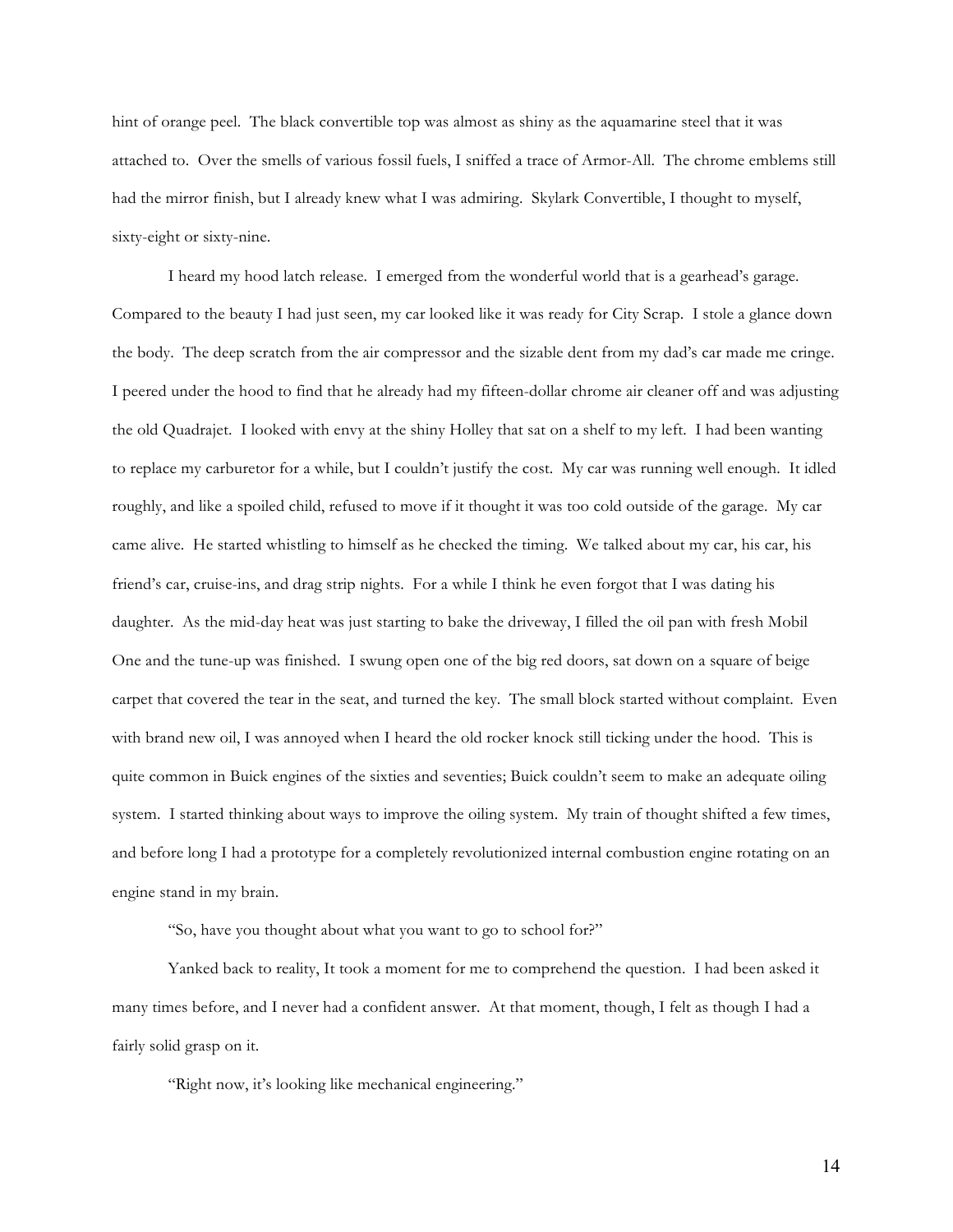He nodded, seemingly impressed. I was certainly more impressed than he was. I'd never really come to a conclusion on a college major, but after a few hours under the hood, I felt like I knew what I wanted to do. As I drove my delightfully smooth-running '71 Buick Skylark home, I began to envision my future as a mechanical engineer.

#### **STUDENT EXAMPLE #3**

"You're not important, you're not important, and you're not important." The words tumbled from my lips as I pointed to Andrew, the nerdy kid with glasses, Jason, the wannabeskater boy, and Randy, the lanky guy with buck teeth. "I just need to ask Billy a few questions for this survey," I continued, pushing haughtily through the group as I searched for their leader, my friend Billy. As I questioned Billy, I saw some boys dribbling a soccer ball around the football field and I heard the giddy buzz of the girls' conversations. Jason, Randy, and Andrew leaned against the metal chain-link fence, almost in a daze under the glare of the mid-May sun. After I finished chatting with Billy, I jauntily walked away without another glance at the rejects that he called his friends.

Many months after I had forgotten the events of that day, I somehow developed a crush on the wannabe-skater, Jason. When Jason finally asked me to be his girlfriend, I was ambivalent to the possibility of dating a guy who spiked his hair with blue gel, played the guitar, and wore Army-green camouflage pants. Sure, I loved his sharp-witted humor, his zany antics, and his compassionate ways, but our common interests were minimal and our social statuses virtually never crossed. Reluctantly, I accepted Jason's offer on the condition that no one, save our close friends, would suspect that we were together. After imparting the news of what seemed like an illicit relationship to our friends, Jason and I discussed their unique reactions. Jason delicately explained that Andrew was less than thrilled. Fortunately, I read through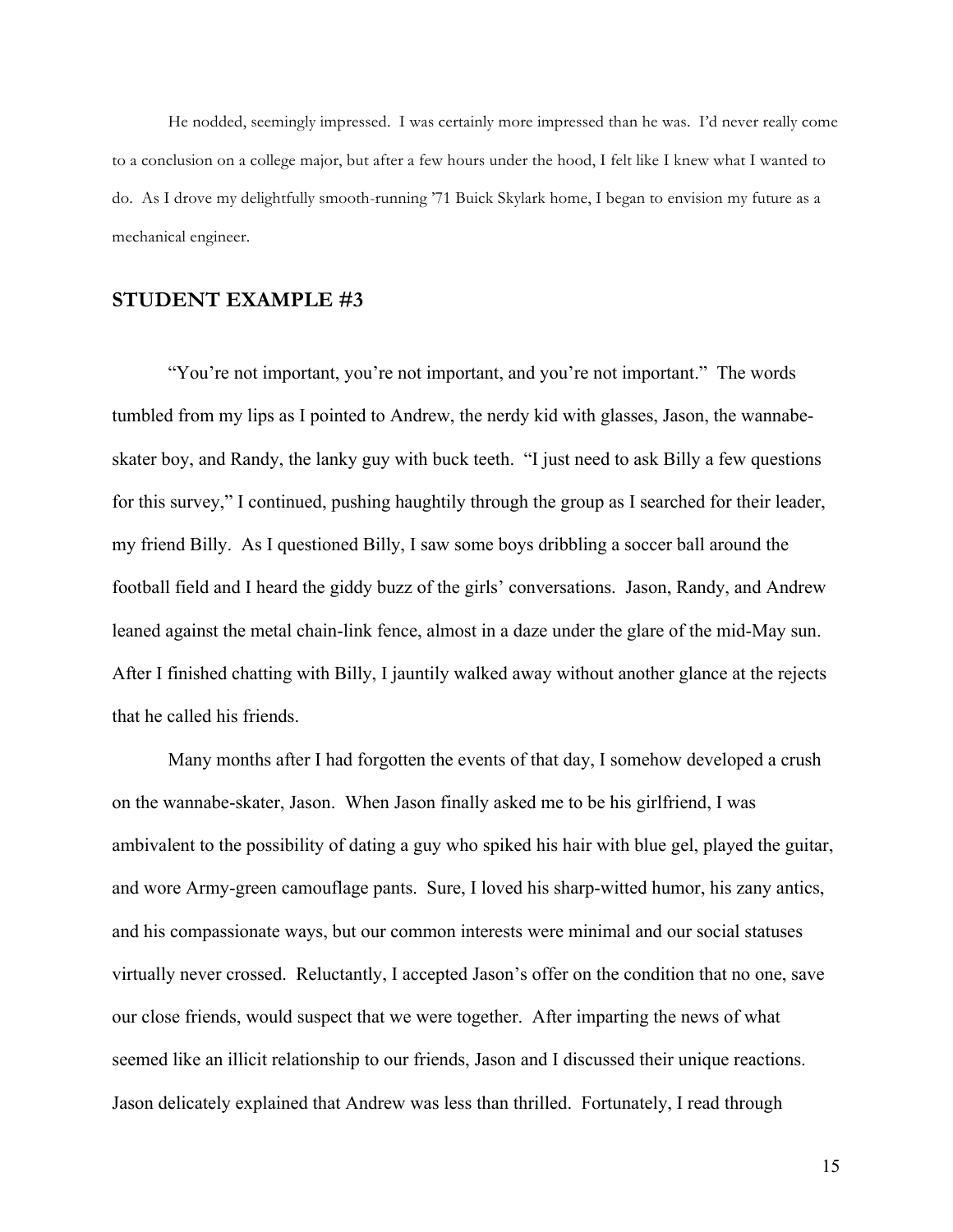Jason's euphemisms and recognized that Andrew abhorred me. Since I could not imagine what atrocious thing I had said or done to arouse such antagonism, I asked Jason to enlighten me. "Dani, don't you remember that day last year when you came over to us and asked to talk to Billy? Do you remember not talking to the rest of us and telling us that we weren't important?" Jason inquired. Suddenly I felt as if my heart had dropped to the very pit of my stomach—I clearly remembered that day, but I never once considered the effect I had on Jason and his friends.

Immediately, I began to realize that if Andrew remembered my disdainful words, Randy, Jason, and anyone that I ever ridiculed probably remembered my taunting as well. But why had I teased and mocked my peers? What horrendous things had they done to me? I laughed at Randy, Andrew, Jason, and others because they were different from me; they were unusual and dorky; they were enigmas to me. As I contemplated my words, I saw that my statements were completely unfounded. Day by day, Jason and his friends became increasingly important to me—I came to understand that they were amazing people whose company I enjoyed immensely. Once I was completely aware of my misconception of Randy, Andrew, and Jason, I knew that I must have made numerous other fallacies.

After thinking about my past, I attempted to calculate the number of potential friends I had lost as a result of thoughtlessly judging people. The exact figure was impossible to determine, but I knew it was enormous. I realized that if I continued to act in this manner, I might miss the opportunity to develop friendships with incredible people, so I finally decided to make a conscious effort to think carefully about how I treat others, to choose my words prudently, and to be more accepting of others' differences.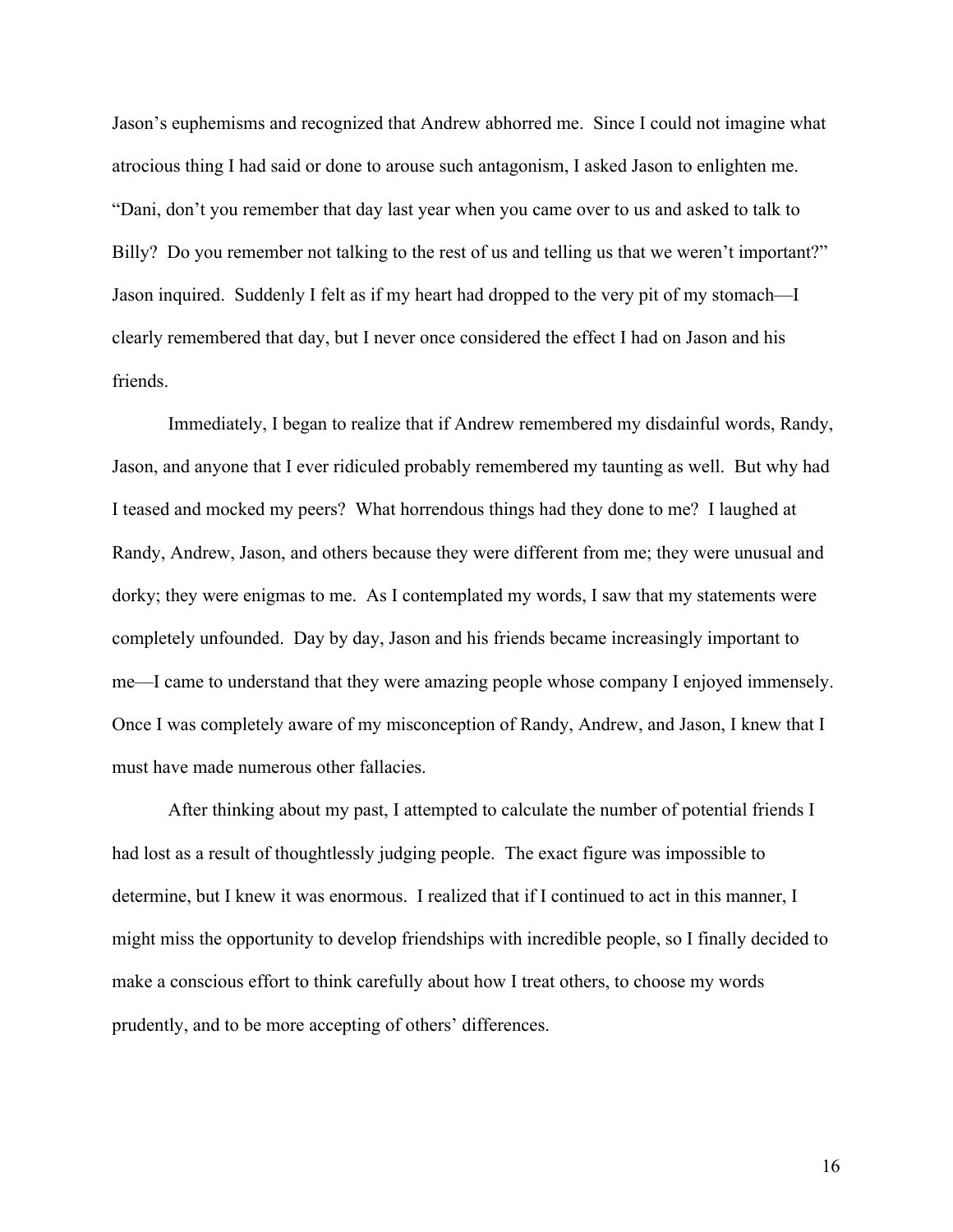Today, almost four years later, I can see a distinctive change in myself. Instead of mocking people for their unique traits, I embrace the diversity of people and am grateful that I have the opportunity to know and encounter a limitless spectrum of people. Most importantly, I have learned the true meaning of equality among people; I now am able to accept that I am neither above nor below any other human being. I believe that I am now a tremendously tolerant and open-minded person.

#### **STUDENT EXAMPLE #4**

As I opened the giant doors the sun pierced my eyes, forcing me to squint just to make sense of the parking lot. It was a hot day, almost 90 degrees, but it still felt cool compared to the smoldering 110 degrees of my work station. I tried to look down the seemingly endless rows of cars, shielding my eyes from the tremendous glare that reflected off the windshields. I had blocked the sun with mild success, but my vision had become blurry from the sweat dripping into my eyes. It felt like I had been swimming in the ocean with my eyes open all day, and based on my appearance an observer would have thought I had done this in my clothes. I tried rubbing my eyes with my t-shirt to remove the burning saltiness, but since my shirt was soaked through, my actions only intensified the pain. After a few moments I was finally able to make sense of the parking lot and I began my trek toward my car.

Unfortunately Lincoln Electric has a parking lot that would rival most major amusement parks. It wouldn't be a problem if I were an executive or an actual employee, but welding school students had reserved parking at the very back of the lot, three quarters of a mile from the building. I had been walking for what felt like an eternity, yet I didn't feel any closer to my car because of the stifling heat that I could see and feel. Eventually I saw my jeep through the thick haze, which was what I needed to reassure myself that this parking lot did end and that it didn't just fade into the horizon. When I finally arrived at my car I hesitantly got in.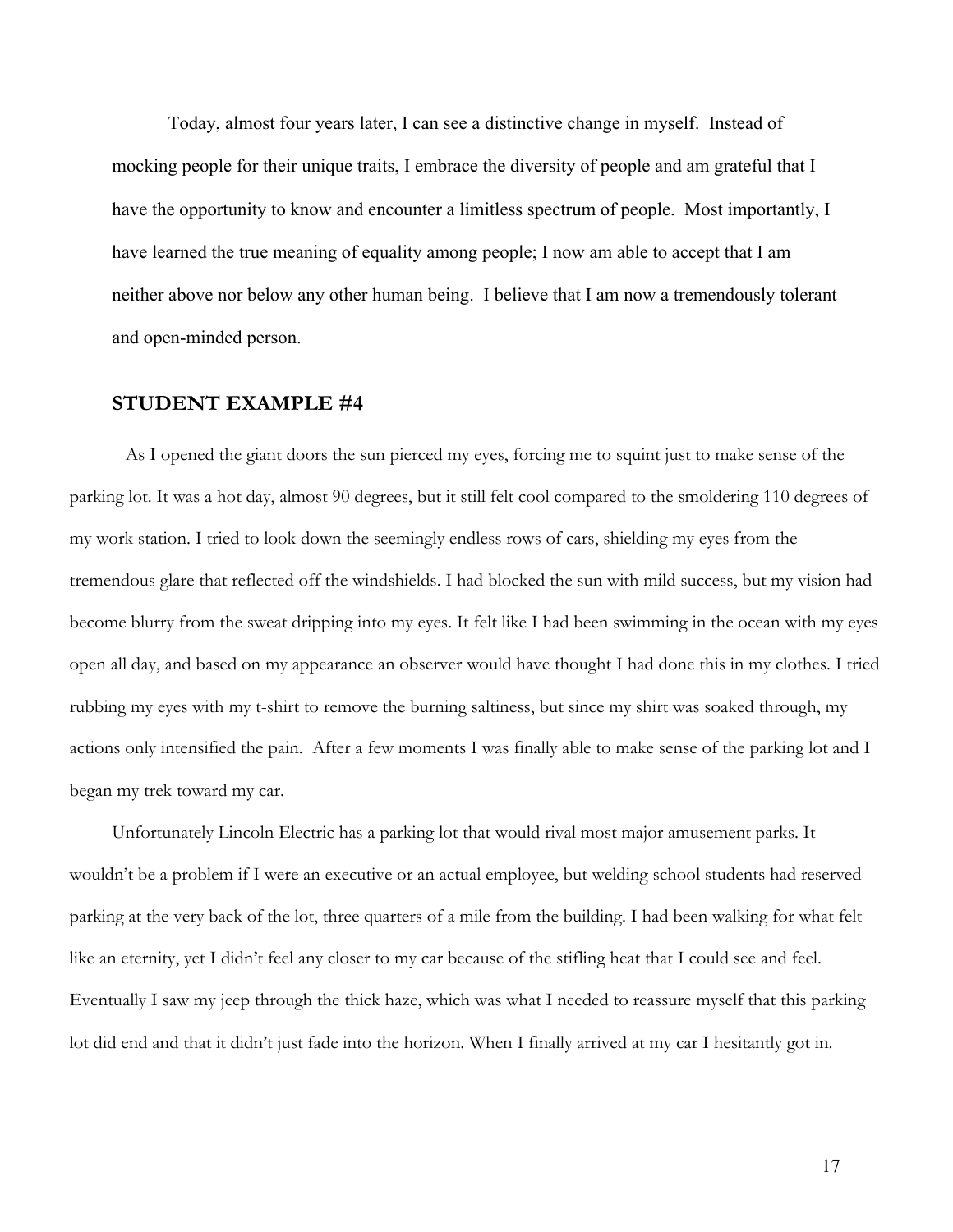Fatigue had consumed my body, and any excitement I felt about leaving was dampened because I knew I would have to return early the next morning.

Becoming a welder, I am convinced, is one of the hardest things any 18-year-old can do. My summer of factory work and school was the best and worst experience of my life. I learned more about life in 90 days than I had learned in the past 18 years, though this did not come easily. While my friends were sleeping, at 6:45, I was showered and dressed. I often wanted to call in sick and just catch up on all my sleep, and at times, I couldn't see the benefit in going to work, especially when I looked at my arms and examined the burns on them. By this point my protective leathers had become worn and the molten metal spitting from the arc had begun to burn my skin. Yet, these days when I didn't want to work were the days when I learned the most. Between the long car rides and almost endless walks I realized what was happening. If the summer taught me anything it taught me what I didn't want to be, and what I have to do to ensure this. School, for example, has now become more important than it had ever been before.

My newfound appreciation for education alone was worth the grueling experience, but welding gave me so much more. My whole life I had fit in, but on the first day of work I was the outsider. Not only had I not had any welding experience, but I also had not been exposed to factory life on that level. I had no idea what it was like to be up every morning before dawn, and I had no idea what manual labor was all about. In previous summers, I worked as a landscaper, but even the challenges I experienced then paled in comparison to true blue-collar work. Fortunately the other employees at Lincoln Electric didn't know of my sheltered work experience. Generally, to factory workers, kids like me had no business being in the shop. These men knew what it was like to work in order to eat. They knew that the company depended on their output, though often times their pay didn't represent their importance. To them kids like me didn't have any idea what it is like to walk in their shoes. After my experiences there, I would have to agree. I had no idea about the commitment, dedication and perseverance it takes to show up for factory work everyday.